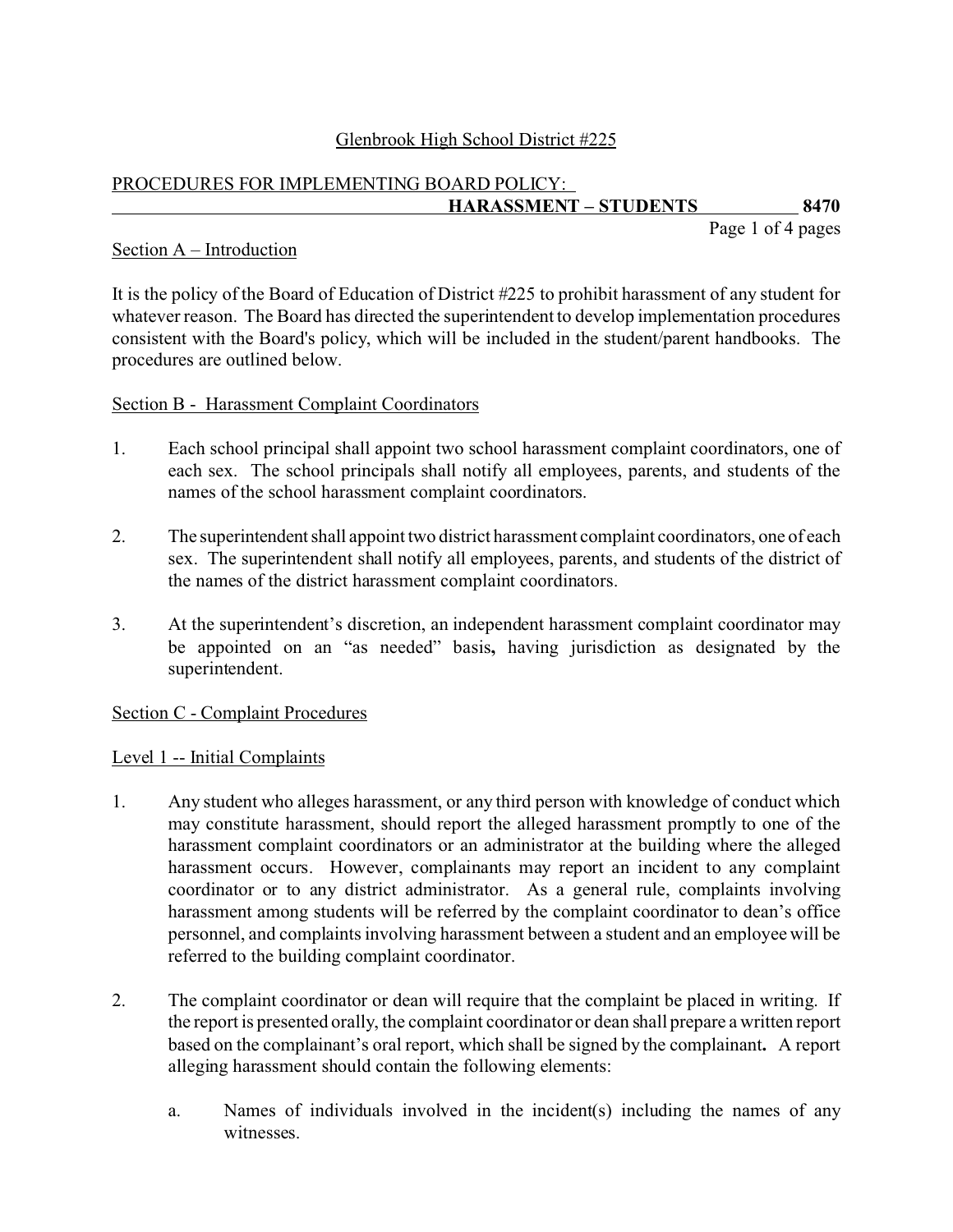Page 2 of 4 pages

- b. Date, time, and location of the incident.
- c. A description of the incident.
- d. Submission date of the incident report.
- 3. If a dean receives the complaint, a copy will be forwarded to the building complaint coordinator.
- 4. The complaint coordinator or dean will attempt to resolve the complaint without resorting to the Level 2 procedures. The resolution of student complaints may include the use of peer mediation, discussion, investigation, referral to guidance counselors, social workers, police liaison officer, parents and/or community agencies. Prior to the final resolution of the complaint, the dean and the building complaint coordinator will confer regarding the proposed resolution.
- 5. A complaint will only be deemed resolved if both complainant and respondent have signed a statement to the effect that the complaint has been resolved to their respective satisfactions.
- 6. If the complaint is resolved, a written summary of the resolution will be created and maintained by the building complaint coordinator. If handled by the dean, a copy will be forwarded to the building complaint coordinator.

## Level 2 -- Unresolved Complaints

- 1. The Dean's Office shall refer unresolved student complaints to a building coordinator. For unresolved Level 1 complaints, the complaint coordinator shall promptly begin a formal investigation to determine the validity and severity of the allegations. The complaint coordinator shall interview the individual filing the complaint, the individual being accused of harassment, and may interview other individuals having knowledge of the alleged harassment. The complaint coordinator shall keep written notes of the interviews.
- 2. As part of the investigation process, the complaint coordinator may consult with other members of the faculty or staff (to the extent that they may have relevant information), including the dean of students, the principal, the Director of Human Resources, the superintendent, and the school board attorney, as necessitated by the circumstances or severity of the allegations.
- 3. The complaint coordinator shall attempt to complete the investigation and inform the complainant of the coordinator's findings and recommendations for resolution within ten working days of receipt of the complaint.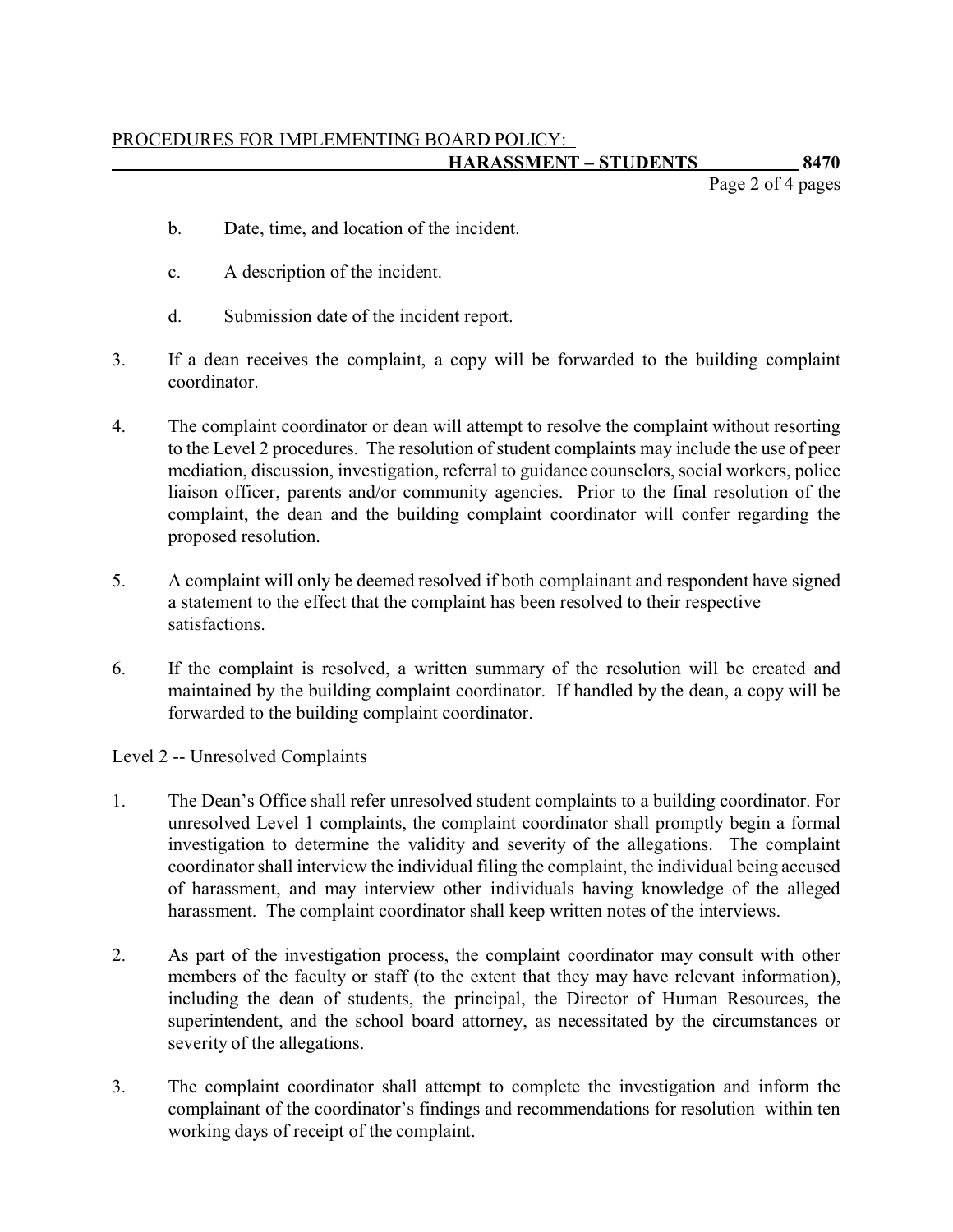Page 3 of 4 pages

4. The complaint coordinator shall provide a written response to the complainant of the disposition of the case and forward a copy to the district coordinator. A copy of same will be forwarded to the superintendent.

## Section D - Appeal to a District Harassment Complaint Coordinator

- 1. If the complainant and/or respondent is not satisfied with the response from the school complaint coordinator, the complainant or respondent may file a written appeal to one of the district's complaint coordinators within ten working days of receipt of the response from the school complaint coordinator. If the district complaint coordinator is handling the case, the matter will be appealed to an independent complaint coordinator designated by the superintendent.
- 2. The compliant coordinator conducting the appeal shall conduct a hearing within ten working days after receipt of the notice of appeal at which time the complainant and respondent shall be given an opportunity to present testimony and documents relevant to the complaint. Detailed minutes of the hearing shall be maintained. The district complaint coordinator or independent complaint coordinator, if appointed, shall provide a written response to the complainant and respondent within fifteen working days following the completion of the hearing. The Board of Education shall be provided a copy of the written response and relevant supporting documentation.
- 3. The Board of Education may, at its discretion, bypass the complaint coordinator's appeal hearing and have the appeal brought directly to the Board or its appointed hearing officer for a hearing.
- 4. Upon a hearing, the Board of Education shall take such action as it deems appropriate.

## Section E - Appeal to Board of Education

- 1. If the complainant or respondent is not satisfied with the district complaint coordinator's decision, or if the coordinator fails to provide the complainant and respondent with a written decision within the time limits specified in Section D above, the complainant or respondent may file a written appeal with the Board of Education.
- 2. The complainant or respondent must file a written appeal within ten working days of the receipt of the district complaint coordinator's or independent complaint coordinator's decision.
- 3. The Board may, at its discretion, convene a hearing to hear testimony regarding the complaint, or appoint a hearing officer to so act.